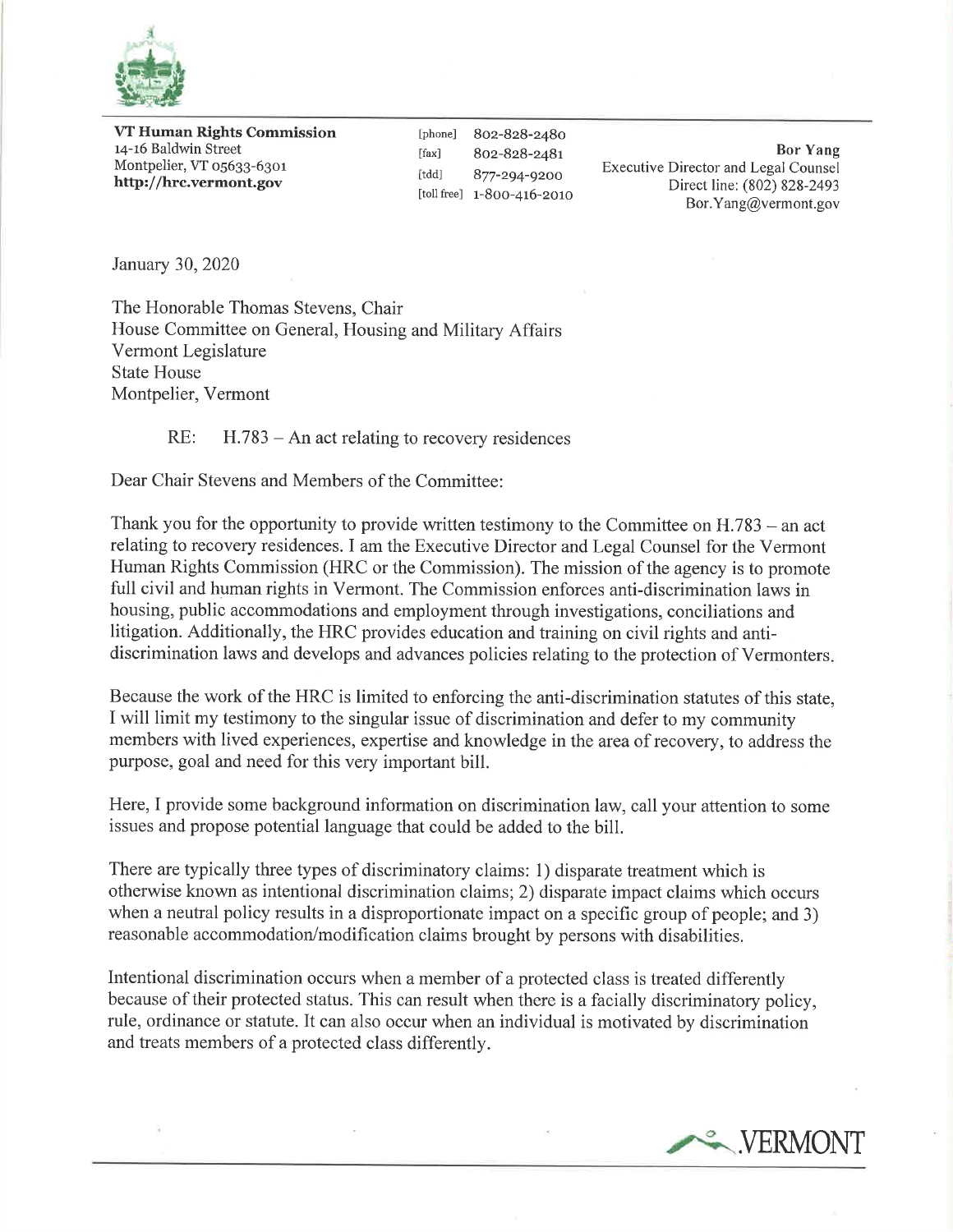Any law that is facially discriminatory (favors, benefits, or disfavors or restricts any protected class) is likely to violate both federal and state anti-discrimination laws unless the government could show that either 1) the restriction benefits the protected class; or 2) that the restriction responds to legitimate safety concerns raised by the individuals affected, rather than based on stereotypes.

Protected classes under the unfair housing statute found at 9 V.S.A. §4503 are: race, sex, sexual orientation, gender identity, age, marital status, religious creed, color, national origin, or disability of a person, or because a person intends to occupy a dwelling with one or more minor children, or because a person is a recipient of public assistance, or because a person is a victim of abuse, sexual assault, or stalking. Noteworthy is that the law protects those with disabilities but does not protect those without disabilities. Likewise, persons without minor children are not a protected group. However, race, sex, sexual orientation, gender identity, etc. include all persons falling within those categories. Thus, sex means both sexes and gender identity includes all gender identities including cisgender, transgender, binary, non-binary, etc.

With this background information, I now turn to the unfair housing language found under section (d) on page 5, lines 4-6 which reads: Notwithstanding 9 V.S.A.  $\frac{6}{5}$  4503, a recovery residence may limit housing opportunities based on gender, gender identification and on the basis of having one or more minor children.

First, opening a recovery residence for parents having one or more minor children is not discriminatory because not having a minor child is not a protected status. However, a recovery residence that is limited to women and children discriminates against men who have children.

Second, gender-specific housing is interpreted by the HRC to include any person who identifies as that gender and any person who identifies as non-binary or binary. While the HRC finds that the term "gender" does not require further clarification for the purposes of enforcement, the legislature may find that recovery residences require more specific language. As such, the HRC recommends the following additional language, if necessary: ...gender, includes any individual that identifies as that gender, any individual that is binary and non-binary as well.

Third, limiting housing opportunities on the basis of gender identification opens the small risk that a recovery home could be made available only to cisgender individuals which is likely not the population this legislation intends to serve.

Lastly and most importantly, recovery residences that restrict housing opportunities on the basis of gender and gender identity are facially discriminatory and run the risk of violating both state and federal laws (although the federal fair housing statutes do not provide protection on the basis of gender identity, some courts have interpreted sex more broadly to capture some gender identity discrimination claims).

Courts have allowed cases to proceed to trial when the law or policy was facially discriminatory even when the exclusion or restriction was reasonable and well-intentioned. So, while the legislative intent behind H,783 is honorable, that intent is not sufficient to save recovery residences from potential discrimination claims.